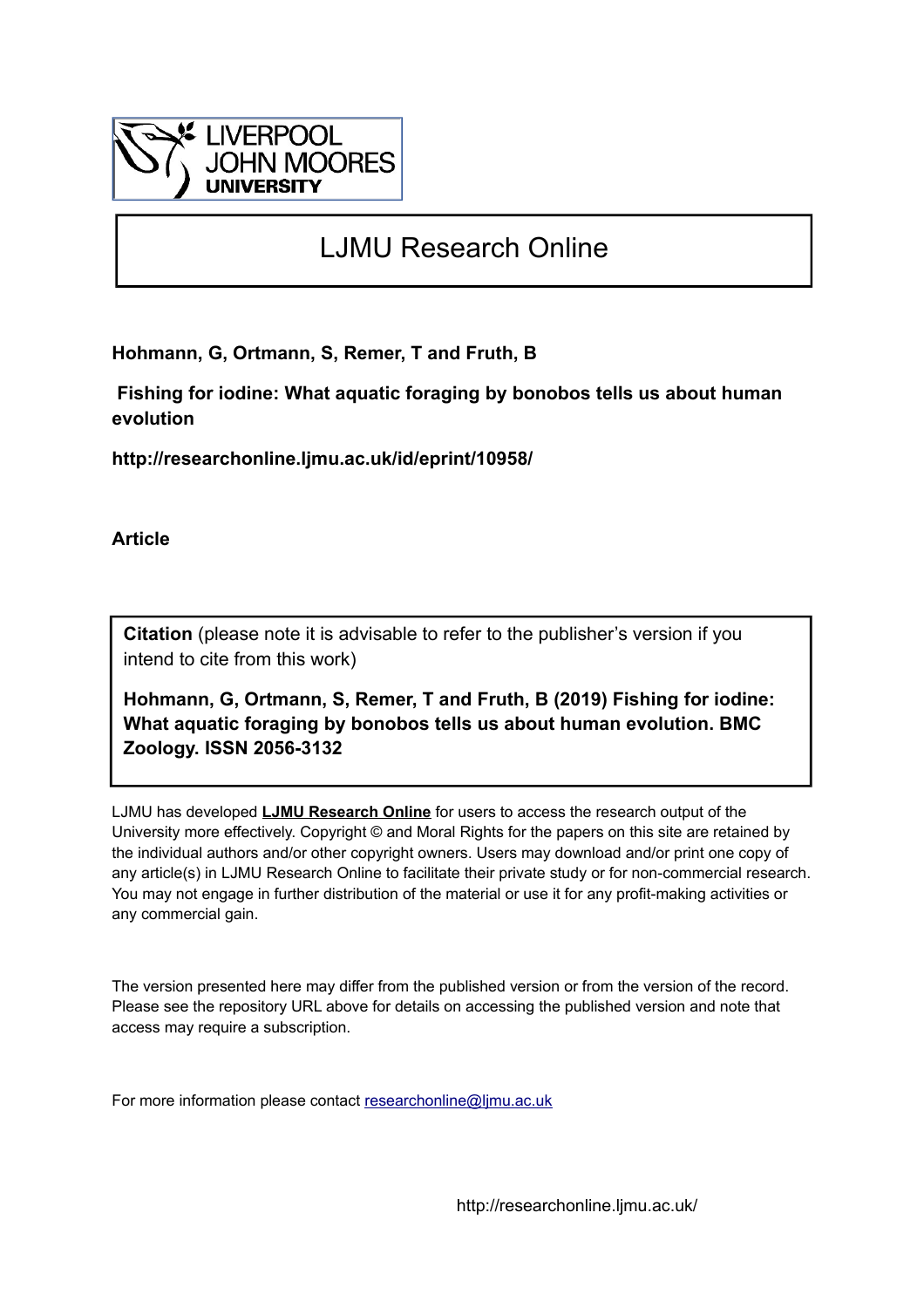# **RESEARCH ARTICLE Example 2014 12:30 The Contract of Contract ACCESS**

# Fishing for iodine: what aquatic foraging by bonobos tells us about human evolution



Gottfried Hohmann<sup>1[\\*](http://orcid.org/0000-0002-4923-6095)</sup> $\textsf{D}$ , Sylvia Ortmann<sup>2</sup>, Thomas Remer<sup>3</sup> and Barbara Fruth<sup>4,5</sup>

# Abstract

Background: Expansion of brain tissue and development of advanced cognitive skills are characteristic traits of human evolution. Their emergence has been causally linked to the intake of nutrients that promote brain development and iodine is considered a critical resource. Rich sources of iodine exist in coastal areas and evolutionary scenarios associate the progressive development of brain size and cognitive skills to such landscapes. This raises the question of how early hominins living in continental areas could have met their iodine requirements. One way to explore this question is to use information from hominoid primates as a proxy for the nutritional ecology of early hominins. Bonobos are particularly interesting in this context as they are restricted to the central part of the Congo basin, an area considered to be iodine deficient based on human standards.

Methods: Pooled samples of fruit, terrestrial and aquatic herbs were used to assess mineral content with an inductively coupled plasma optical emission spectrometer. Iodine content was measured with the catalytic technique of Sandell-Kolthoff and two separate inductively coupled plasma mass spectrometry methods.

Results: Nutritional analyses revealed that the mineral content of aquatic herbs is higher than in other plant foods. Moreover, two species of aquatic herbs consumed by bonobos contain iodine concentrations that are almost equivalent to marine algae.

Conclusions: These data challenge the general notion that the Congo basin is iodine deficient and demonstrate that its lowland forest offers natural sources of iodine in concentrations high enough to prevent iodine deficiency in hominoids and humans.

Keywords: Iodine, Aquatic herbs, Congo basin, Bonobo, Pan paniscus

# Background

Among the key traits that are associated with human evolution are the progressive expansion of brain tissue and the development of advanced communicative and cognitive skills. The emergence of these traits has been causally linked to the intake of nutrients that promote brain development, as well as to those that protect hominids from shortages in energy supply [\[1](#page-5-0), [2](#page-5-0)]. The progressive encephalization reflects the synergistic effects of a number of nutritional parameters, including a diet that contains essential elements for brain growth such as long-chained polyunsaturated fatty acids, arachidonic acid, eicosapentaenoic acid, and specific trace elements [[3](#page-5-0)–[5](#page-5-0)]. Amongst the latter, iodine is considered



One premise in most models of human evolution is a change in diet, namely a shift from a plant-based to a more omnivorous diet consisting of both plants and larger fauna [\[8](#page-6-0)], and in addition a shift from arboreal



© The Author(s). 2019 **Open Access** This article is distributed under the terms of the Creative Commons Attribution 4.0 International License [\(http://creativecommons.org/licenses/by/4.0/](http://creativecommons.org/licenses/by/4.0/)), which permits unrestricted use, distribution, and reproduction in any medium, provided you give appropriate credit to the original author(s) and the source, provide a link to the Creative Commons license, and indicate if changes were made. The Creative Commons Public Domain Dedication waiver [\(http://creativecommons.org/publicdomain/zero/1.0/](http://creativecommons.org/publicdomain/zero/1.0/)) applies to the data made available in this article, unless otherwise stated.

<sup>\*</sup> Correspondence: [hohmann@eva.mpg.de](mailto:hohmann@eva.mpg.de) <sup>1</sup>

<sup>&</sup>lt;sup>1</sup>Max Planck Institute for Evolutionary Anthropology, Deutscher Platz 6, 04103 Leipzig, Germany

Full list of author information is available at the end of the article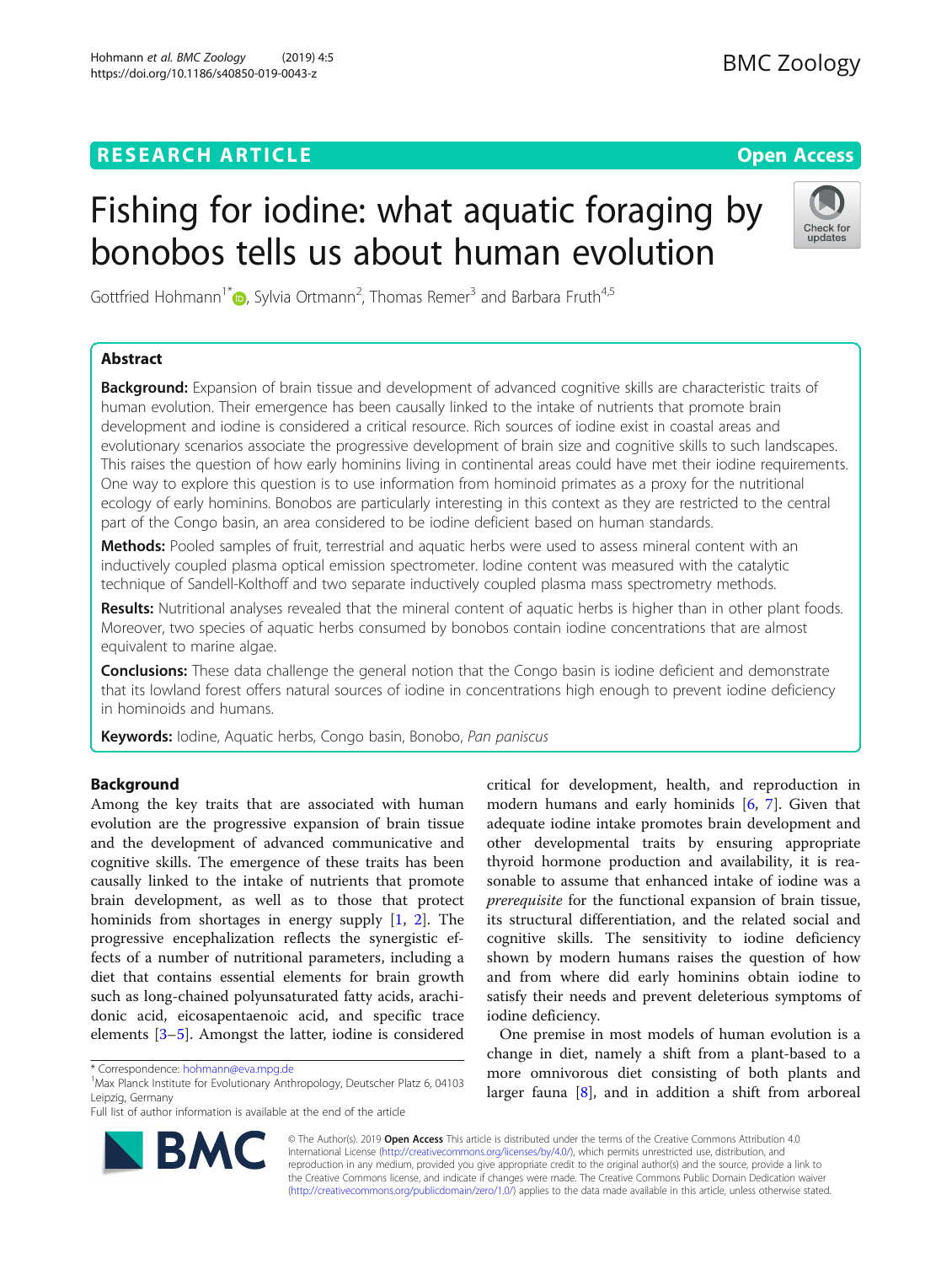plant foods (C3) to terrestrial plants of open habitats (C4) [\[9](#page-6-0)]. Adopting the notion that the procurement of "brain-selective nutrients" [[7](#page-6-0)] was primed by the consumption of foods that do not require the advanced cognitive skills of contemporary hunter-gatherers, information from hominoid primates and their diets may shed light on the way that prehistoric hominins may have improved their iodine intake. Great ape species (Hominidae) are characterized by a relatively large brain that undergoes complex structural development during pre- and postnatal ontogeny [[10,](#page-6-0) [11](#page-6-0)]. They experience a long phase of physical and social dependency during which they develop advanced social and cognitive skills [[12,](#page-6-0) [13\]](#page-6-0). While all ape species are omnivorous to some extent, the diet of bonobos (Pan paniscus) and chimpanzees (P. troglodytes) shows some remarkable similarities to that of humans (Homo sapiens): Both species feed on leaves, herbs, and a variety of energy rich plant foods such as fruit pulp and seeds [\[14](#page-6-0)]. Some populations dig for roots and other underground organs [[15\]](#page-6-0), extract honey from tree holes and burrows [[16](#page-6-0), [17\]](#page-6-0), feed on in-sects [\[18](#page-6-0), [19\]](#page-6-0), and consume meat of other vertebrates [[20,](#page-6-0) [21\]](#page-6-0). Although some populations engage in crop raiding, the overall impact of cultivated plant foods can be considered negligible, which means that natural food items are sufficient for meeting nutritional requirements. More specifically, the natural diet of bonobos and chimpanzees contains sufficient amounts of iodine to support normative patterns of growth, social and cognitive development, and reproduction. Many populations of bonobos and chimpanzees inhabit areas considered to be iodine deficient based on human standards but it is reasonable to assume that sources of environmental iodine used by apes are sufficient to prevent the detrimental effects of iodine deficiencies that affect human populations living in the same environment. However, one caveat of this statement is the lack of information about the requirement of dietary iodine by any of the great ape species. Another caveat concerns the lack of information about the iodine content in the natural diet of hominoid primates.

This study reports on iodine concentrations of plant foods consumed by wild bonobos, a hominoid species endemic to the central Congo basin. Answering questions regarding how wild living hominoid primates obtain iodine from natural food sources is crucial for a better understanding of (I) the nutritional constraints that tropical forest environments exert on nonhuman primates, (II) the strategies of consumers to cope with this challenge, and (III) the related fitness consequences. Moreover, understanding how hominoid primates living in a continental forest environment meet their iodine intake is of general interest as it may explain how prehistoric hominins obtained iodine in concentrations that were not only sufficient in terms of lowest basic requirements but also for the neural and cognitive developments that are thought to be contingent on increasing amounts of dietary iodine.

# Results

# Mineral content

Table [1](#page-3-0) shows the results of mineral analyses of various plant foods including ripe fruit  $(N = 7)$ , leaves of ligneous plants  $(N = 1)$  and terrestrial  $(N = 1)$  and aquatic herbs  $(N = 2)$ . Overall, mineral content was higher in herbs compared to fruit, and out of the eight minerals analyzed, aquatic herbs had the highest values in six of them. The maximum value for Zinc (Zn) was found in the sample of a woody vine and that for Natrium (Na) in the leaves of Dialium spp. trees. Likewise, the two aquatic herbs contained the highest amounts of iodine. Comparing measures of iodine content obtained using different analytical techniques by three independent labs shows high correspondence of iodine content (Table [1](#page-3-0)).

# Feeding behavior and ranging

LuiKotale bonobos feed on plant foods such as fruit from ligneous plants and terrestrial and aquatic herbs. Fruit eating accounts for  $>60\%$  of feeding time and is largely an arboreal activity. Fruit availability fluctuates in terms of number as well as species of fruiting trees/vines and food patches are often widely dispersed. Terrestrial herbs, also known as terrestrial herbaceous vegetation (THV sensu [[22\]](#page-6-0)), are available year-round, are consumed daily, and are relatively evenly distributed across the forest. Availability of aquatic herbs is limited to one Bai in the South of the range of one community, and to riverine ponds of a larger river that forms the northern border of the ranges of both communities. Records from one community covering 2 years show that bonobos consumed aquatic herbs once every 2 weeks on average (36 times in 517 observation days, spread over 13 months). Foraging visits to the swamps lasted in total 96 h, which is 1.5% of total observation time and 3% of the total feeding time. During swamp visits, all adult individuals and many older infants and juveniles ingested aquatic herbs. Among all of the aquatic herbs available in the swamps, bonobos focus on the two species analyzed in this study. One of them, the white water lily (Nymphaea lotus), is harvested in large quantities, and bonobos mainly ingest those parts of the plant that grow under water, while discarding flowers and leaves (Fig. [1](#page-3-0)). When feeding on the second species Juncus spp, bonobos ingest relatively small quantities, selecting the soft pith of the leaf base.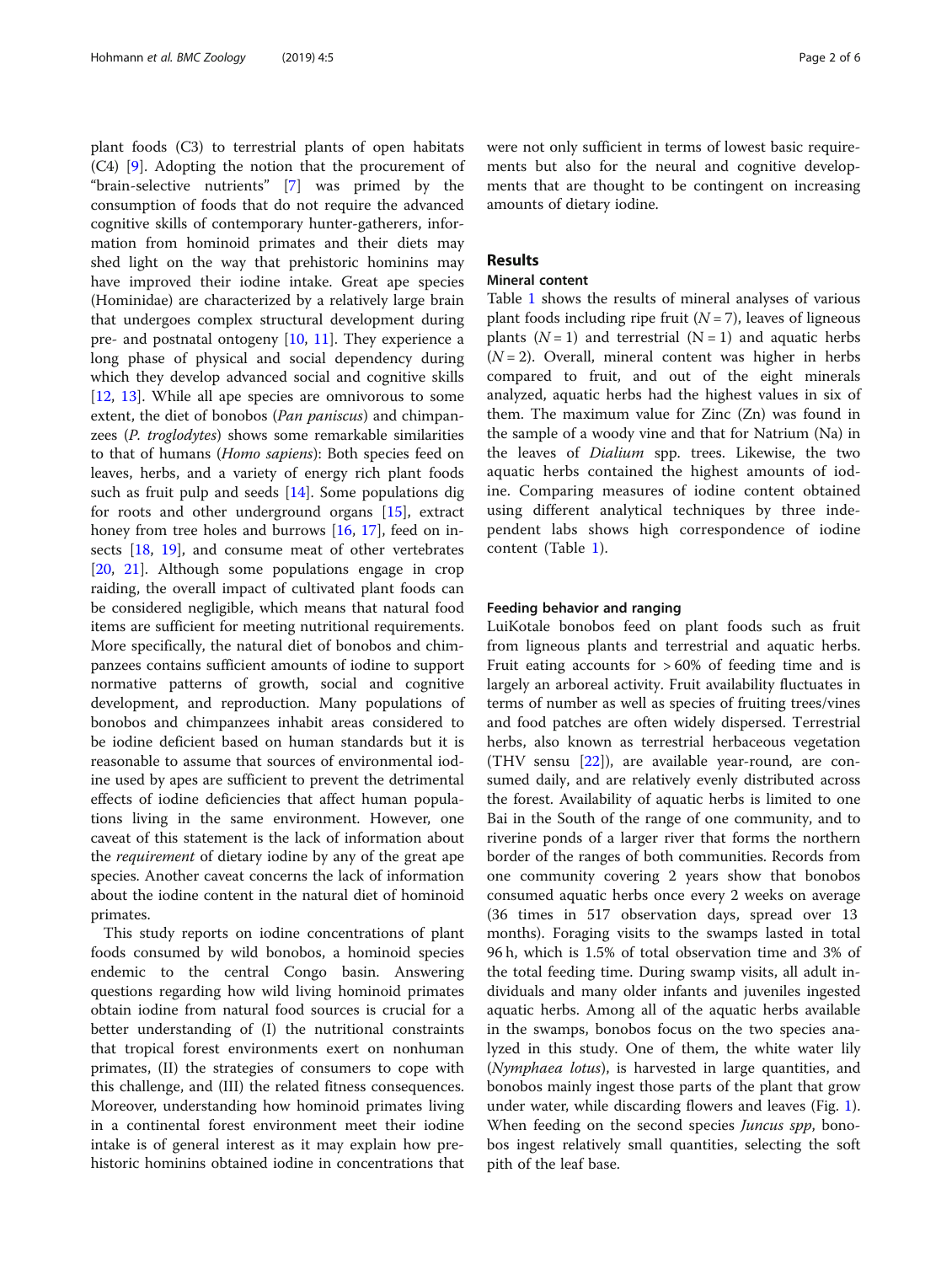<span id="page-3-0"></span>Table 1 Mineral content of aquatic herbs (AHV), terrestrial herbs (THV), and fruit from trees and vines

| Genus/species           | Plant<br>type | sample | Mn     | Ca      | Zn    | Mg      | Na    | Fe     | K         |        |                     |      |
|-------------------------|---------------|--------|--------|---------|-------|---------|-------|--------|-----------|--------|---------------------|------|
|                         |               |        |        |         |       |         |       |        |           | a      | b                   | C    |
| Nymphaea lotus          | AHV           | leaf   | 470.23 | 8278.10 | 52.90 | 4559.68 | na    | 605.71 | 23.774.29 | na     | na                  | na   |
| Nymphaea lotus          | AHV           | stem   | 226.54 | 5035.00 | 60.69 | 5565.00 | na    | 901.00 | 93,015.00 | 1.23   | $1.05 \pm 0.06$ (5) | na   |
| Juncus spp.             | AHV           | pith   | na     | na      | na    | na      | na    | na     | na        | 7.99   | $7.53 \pm 0.15$ (5) | 7.14 |
| Haumania liebrechtsiana | THV           | pith   | 193.80 | 1540.80 | 62.40 | 2742.40 | 35.20 | 62.70  | 43,880.70 | 0.30   | 0.36                | na   |
| Dialium corbisieri      | Tree          | leaf   | 54.77  | 924.02  | 28.55 | 1108.33 | 45.02 | 127.11 | 10,999.12 | < 0.10 | 0.01                | na   |
| Drypetes spp.           | Tree          | fruit  | 50.26  | 694.02  | 21.45 | 1267.67 | 11.48 | 19.82  | 10,873.88 | 0.10   | 0.08                | na   |
| Landolphia spp.         | Vine          | fruit  | 74.62  | 807.88  | 67.95 | 782.24  | 22.83 | 49.36  | 13,289.26 | < 0.10 | 0.02                | na   |
| Gambeya lacourtiana     | Tree          | fruit  | 17.07  | 339.90  | 12.40 | 365.95  | 15.35 | 19.60  | 8595.78   | < 0.10 | 0.05                | na   |
| Parinari excelsia       | Tree          | fruit  | 4.68   | 1023.85 | 5.80  | 865.37  | 29.31 | 24.48  | 12,986.86 | < 0.10 | 0.07                | na   |
| Dialium gossweiler      | Tree          | fruit  | 74.83  | 975.17  | 18.11 | 1673.13 | 8.34  | 33.06  | 8919.70   | < 0.10 | 0.01                | na   |
| Irvingia gabonensis     | Tree          | fruit  | 84.40  | 1360.22 | 22.27 | 1333.04 | 25.06 | 26.21  | 15,258.96 | < 0.10 | 0.09                | na   |
| Mammea africana         | Tree          | fruit  | 115.91 | 4070.57 | 14.39 | 3155.34 | 19.30 | 61.23  | 10,334.62 | < 0.10 | na                  | na   |

a = inductively coupled plasma mass spectrometry (ICP-MS) with prior ion chromatography

b = value obtained from Sandel-Kolthoff

c = value obtained from ICP-MS with prior alkaline extraction using tetramethylammonium hydroxide

Figures refer to weights in mg/kg dry matter. Measures of iodine content with Sandel-Kolthoff are means ± SEM and (in brackets) the number of repeated runs.

All other figures represent means of duplicate and triplicate measurements of the same pooled sample

na not available

# Discussion

According to the World Health Organization (WHO) the continental part of the Congo basin is considered to be a region where natural sources of iodine are scarce (WHO Global data base [\[23](#page-6-0)]). This classification is based on survey data from human populations that showed a high prevalence of iodine deficiency symptoms and low values of urinary iodine excretion [\[24](#page-6-0)]. Introduction of iodized salt has improved the iodine status and reduced the appearance of iodine deficient symptoms amongst village populations [\[25](#page-6-0)]. This raises the challenging question of how ancestral human populations were able to meet their iodine requirements in this environment. Unlike many other human populations of the Congo basin, Efe pygmies show a low prevalence



Fig. 1 Adult female bonobo retrieving water lillies (Nymphea lotus) from a back water (courtesy Zana Clay, LuiKotale Bonobo Project)

of iodine deficiency symptoms  $[26]$  $[26]$  $[26]$ , and it has been suggested that indigenous populations of the Central African forest may have acquired genomic adaptations including growth and height-restraints to low ambient levels of iodine [[27\]](#page-6-0). Alternatively, ancestral human populations may have either relied on iodine obtained from other regions or may have notoriously suffered from iodine deficient symptoms. The results of our study show that the Congo basin is not devoid of natural sources of iodine per se. Instead, some species of aquatic herbs contain iodine concentrations that are almost equivalent to those of marine algae (see Table 1 in Teas et al. [[28\]](#page-6-0)). However, the accessibility of iodine to consumers is limited and varies with ambient levels, diet composition, and interactions among different nutrients [[29\]](#page-6-0). Without corresponding information on the iodine status of wild bonobos it is difficult to tell how much iodine is actually obtained from ingestion of aquatic herbs. Yet, given the high concentration of iodine in aquatic herbs, consumers are likely to obtain substantial amounts of iodine even if accessibility of this plantderived iodine source is rather low.

Another point that must be considered is that we do not know to what extent the iodine concentrations measured in aquatic herbs at the field site of LuiKotale are representative of the entire Congo basin. Yet, our data challenge the general notion that the Congo basin is iodine depleted and demonstrate that the lowland forest offers natural sources of iodine in concentrations high enough to prevent iodine deficiency in humans. Given that these sources are exploited by contemporary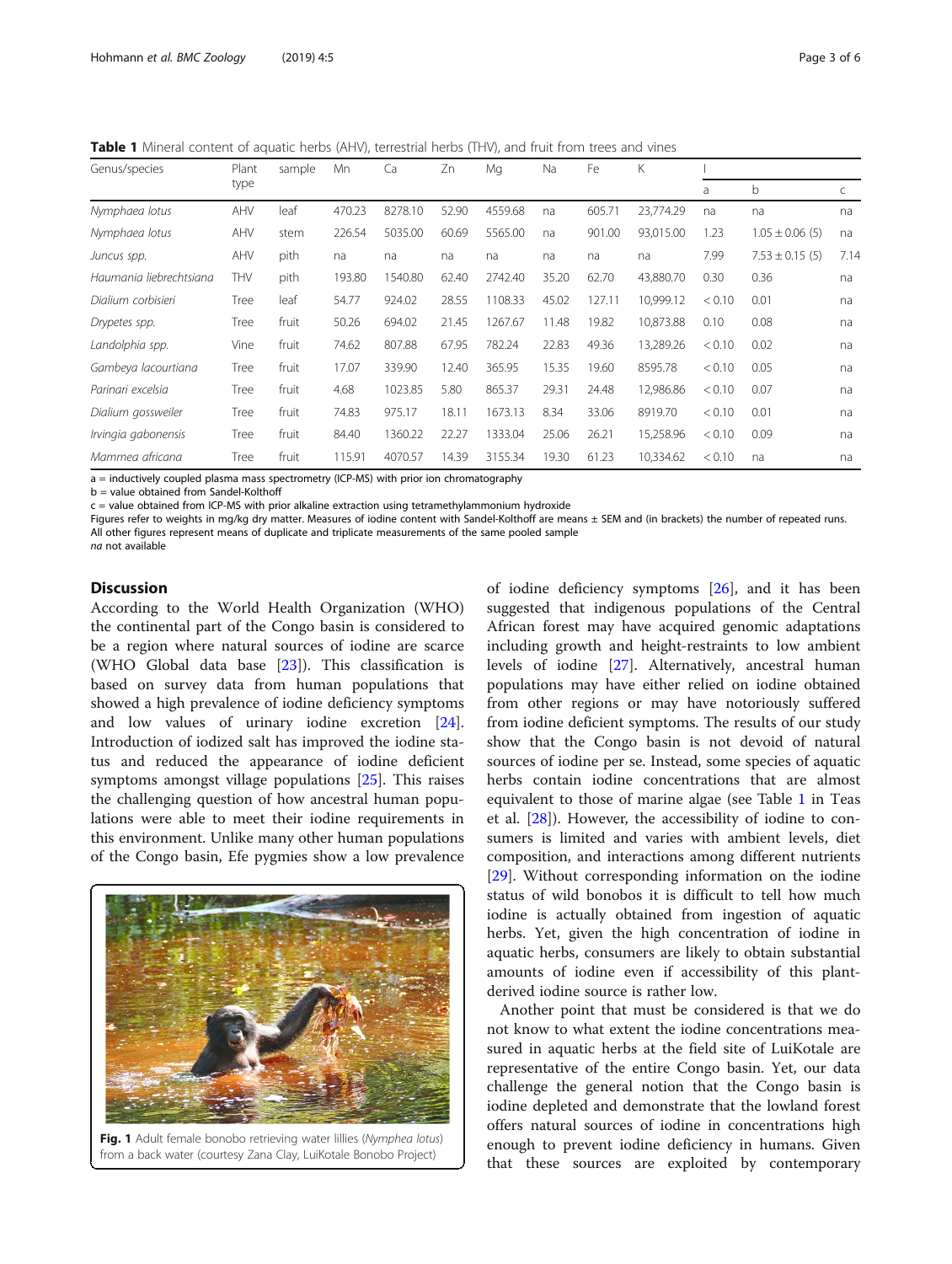populations of hominoid primates suggests that aquatic herbs could have served as an important source of minerals in general, and for iodine in particular, throughout the evolution of bonobos as well as for human populations immigrating into the central Congo basin.

Previous studies suggested that the consumption of rare plant foods by hominoid primates may reflect the need for micronutrients that are absent or rare in the plant-based diet of forest dwellers ([\[30](#page-6-0)] and references therein), but these studies do not consider iodine content as a driving force. However, taking an evolutionary perspective, it is reasonable to assume that iodine intake may have triggered the emergence of traits that differentiate hominoids from other primates. Experimental work has shown that primates respond to insufficient amounts of dietary iodine with symptoms that are similar to those of modern humans [[31](#page-6-0)]. Even males of red deer living in iodine deficient areas suffer from reduced stag development, which is likely to reduce their fitness [[32\]](#page-6-0). In contrast, wild rodents living under extreme iodine deficient conditions do not differ in their iodine status from populations that have sufficient access to iodine [\[33\]](#page-6-0). In this context, data from modern humans that indicate adaptations to low ambient levels of iodine raise the interesting question of to what extent are hominoid primates able to adapt to environmental variation in iodine supply.

One effect of low levels of iodine supply is reduced synthesis of thyroxine (T4), which coincides with a compensatory increase in triiodthyronin or T3 [[7,](#page-6-0) [34](#page-6-0), [35](#page-6-0)]. Different transporter systems facilitate the transfer of the iodothyronines T4 and T3 to target tissues. In case of low T4 availability, those cellular structures of the human brain will incur diminished thyroid hormone signaling that depends more strongly on local deiodinasedependent T3 generation and thus on a favorable cellular uptake of T4. Here, neurons with particularly pronounced astrocyte interactions appear to be most negatively affected [[36\]](#page-6-0). Whether an improved supply of T4 versus T3 may have been an advantage regarding developmental neuron differentiation of hominins requires further research.

The results of the nutritional analyses presented above show that aquatic herbs can contain high concentrations of iodine and that bonobos consume such herbs with low frequency but regularly. Based on the results of this study, we can now address more specific questions about the iodine status of wild bonobos, such as the relationship between intake of iodine-rich herbs and urinary iodine measures, the impact of female reproductive status on iodine intake, and the effect of iodine rich plant intake by immatures on physical development. Consumption of aquatic herbs has been reported in other ape species [[30\]](#page-6-0), offering scope for cross-species

comparisons of iodine content across the Congo basin and other landscapes inhabited by hominoids.

Major advances in the evolution of hominins are associated with brain supportive nutrients and iodine intake is thought to have set the benchmark for speciation, including the differentiation that accompanied the emergence of our own species [[37\]](#page-6-0). Rich sources of iodine exist in coastal areas, wetlands, and areas of volcanic activity. Accordingly, evolutionary scenarios tend to associate the progressive development of brain size and cognitive skills to such areas. Accepting the notion that coastal areas offered a diet that triggered encephalization in hominins, the results of our study suggest that this need for dietary iodine would not have prevented ancestral hominins to invade continental forest habitats. Instead, consumption of aquatic herbs could have contributed to satisfying the iodine requirements of hominin populations that were primed by diets prevalent in coastal environments. However, results from diet examinations in contemporary humans show that high intake of animal protein goes along with high iodine ingestion even after taking into account dietary consumption and potentially iodized salt intake [\[38](#page-6-0)]. Thus, the combination of iodine-enriched aquatic herbs and increased animal protein intake may have set the stage for the progressive functional expansion of the human brain.

Apart from the relevance of aquatic herbs in the diet of contemporary hominoids and its putative function for prehistoric humans, the results of our study raise questions concerning the use of aquatic plants by contemporary human populations and the pathways of iodine in the larger environment of the Congo basin.

# Conclusions

The continental part of the Congo basin is considered as a region where natural sources of iodine are thought to be scarce and where humans depend on supplementation of iodine. The area is also inhabited by hominoid primate species, and the lack of evidence for iodine deficiency symptoms in these species indicates that the natural diet provides sufficient amounts of iodine. The results of our study show that the Congo basin is not devoid of natural sources of iodine per se, that some species of aquatic herbs contain iodine concentrations that are almost equivalent to those of marine algae, and that bonobos (and perhaps other hominoid species) consume such iodine-containing herbs. Evolutionary scenarios align major developments of human evolution with environmental conditions of coastal areas offering a diet that triggered encephalization in hominins. The results of our study suggest that this need for dietary iodine would not have prevented ancestral hominins from invading continental forest habitats and that consumption of aquatic herbs could have contributed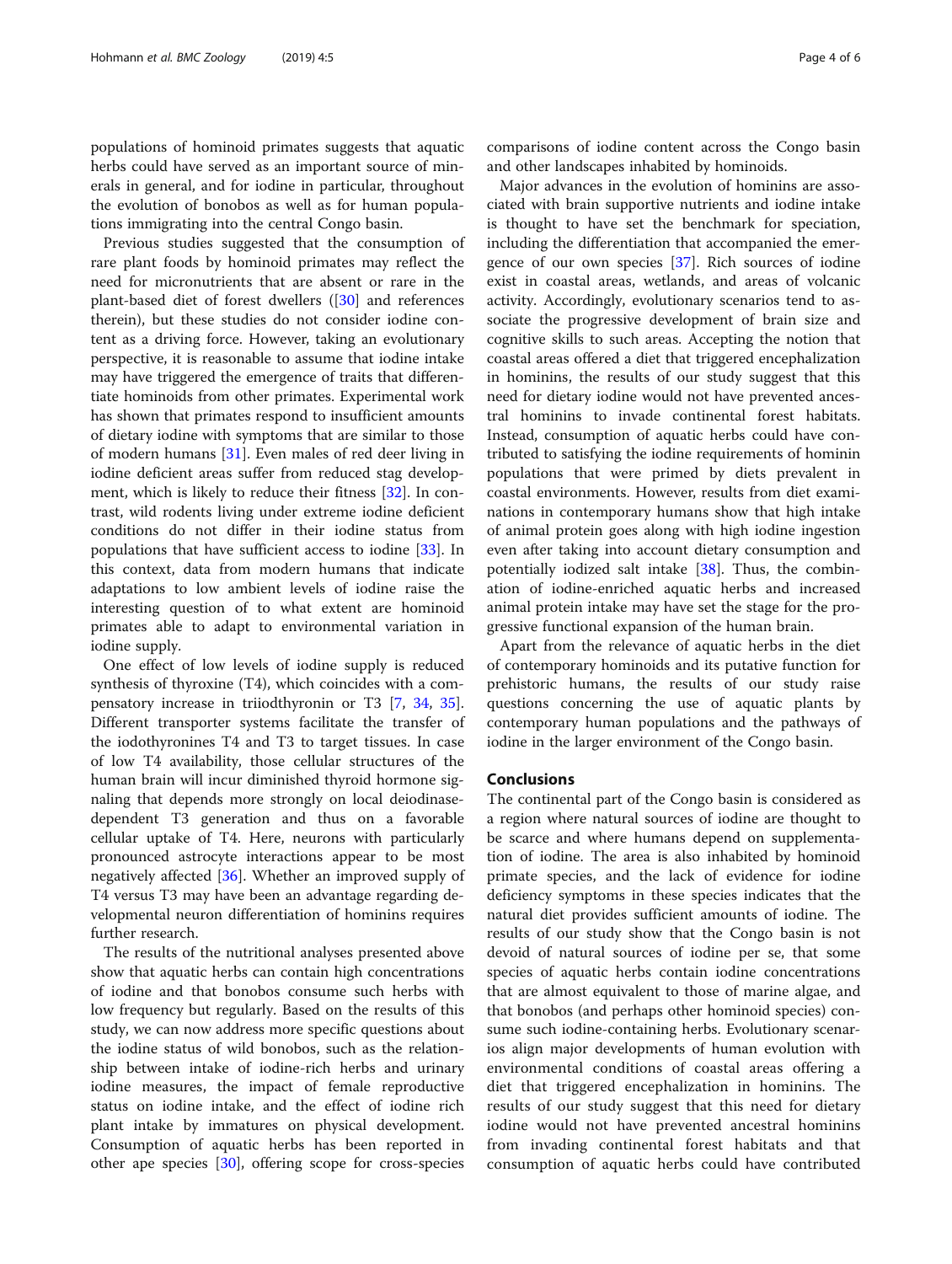<span id="page-5-0"></span>to satisfying the iodine requirements of hominin populations that were primed by diets prevalent in coastal environments.

# **Methods**

# Study site and subjects

Behavioral observations were collected from two habituated communities of wild bonobos occupying overlapping ranges in the LuiKotale forest at the western border of Salonga National Park, block south, Democratic Republic of the Congo [\[39](#page-6-0)]. For information on the size and demography of the two communities and ranging patterns see Fruth and Hohmann [\[40\]](#page-6-0). Both groups are habituated to the presence of human observers and are followed by teams of researchers and local assistants on a daily base. Studies on the nutritional ecology of the LuiKotale forest, and on the nutritional quality of plant foods started in 2002 and are ongoing. Systematic data on habitat use and feeding behavior have been collected since 2006 from the West community and since 2011 from the East community [\[40\]](#page-6-0).

### Nutritional analyses

Measures of iodine content are part of an ongoing study of assessing mineral content in bonobo plant foods by the lab of the Leibniz Institute for Zoo and Wildlife Research in Berlin. To obtain dry matter of plant samples in amounts that were sufficient for nutritional analyses, we collected fresh plant material from multiple sources (e.g. ripe fruit from the several trees and herbs from different locations) and pooled these samples after lyophilisation. Thus, the information on mineral content refers to measures of pooled samples of the same plant species and not to individual plants. Mineral content was assessed using an inductively coupled plasma optical emission spectrometer (model Optima 8000, Perkin Elmer, Rodgau, Germany) after microwave digestion (MLS 'START 1500' MLS GmbH, Leutkirch, Germany). Iodine content was measured with the catalytic technique of Sandell-Kolthoff [\[41\]](#page-6-0) modified by Groppel [[42](#page-6-0)] and Küblbeck [\[43](#page-6-0)]. Measurements of material from the same pooled sample were done in duplicate or triplicate. Iodine content was measured in plant food species that are representative of the diet of wild bonobos including fruit and leaves from woody plants, as well as terrestrial and aquatic herbs. Because measures of iodine are particularly sensitive to analytic methods, iodine content was also analyzed with two separate inductively coupled plasma mass spectrometry (ICP-MS) methods, one by the Institute for Düngemittel und Saatgut in Hameln with a prior alkaline extraction method employing tetramethylammonium hydroxide and the other by the Thüringer Landesanstalt für Landwirtschaft with prior ion chromatography [[44\]](#page-6-0).

#### Abbreviations

AHV: Aquatic herbaceous vegetation; C3 plants: Plants using a 3 carbon molecule for photosynthesis; C4 plants: Plants using a 4 carbon molecule for photosynthesis; CA: Calcium; Fe: Ferrum = mineral form of iron; I: Iodine; ICP-MS: Inductively coupled plasma mass spectrometry; K: Kalium; kg: Kilogram; Mg: Magnesium; mg: Milligram; Mn: Mangan; Na: Natrium; na: Not available; SEM: Standard error of the mean; T3: Triiodthyronin; T4: Thyroxin; THV: Terrestrial herbaceous vegetation; WHO: World Health Organization; Zn: Zinc

#### Acknowledgements

The Institut Congolaise pour la Conservation de la Nature gave permission to conduct research at LuiKotale. We thank Heidrun Barleben for sample analyses, Zana Clay for contributing the photograph used in this paper, Verena Behringer and Andre Eger for stimulating discussions, Sean Lee for editorial support, and two anonymous reviewers for their constructive comments.

#### Authors' contributions

SO carried out the lab work, GH, BF and TR developed the study concept and analyseddata; GH and BF collected data and provided essential materials; all authors helped to draft the manuscript and approved the final version of the manuscript for submission.

#### Funding

Fieldwork has been supported by the Max-Planck-Society, the Centre for Research and Conservation, Antwerp (running costs of the field site), the L.S.B. Leakey Foundation (nutritional analyses), the National Geographic Society (ranging patterns), and The Volkswagen Foundation (nutritional analyses).

#### Availability of data and materials

The datasets used and/or analyzed during the current study are available from the corresponding author on request.

#### Ethics approval and consent to participate

Not applicable.

### Consent for publication

Not applicable.

#### Competing interests

The authors declare that they have no competing interests.

#### Author details

<sup>1</sup>Max Planck Institute for Evolutionary Anthropology, Deutscher Platz 6, 04103 Leipzig, Germany. <sup>2</sup>Leibniz Institute for Zoo and Wildlife Research Alfred-Kowalke-Str. 17, 10315 Berlin, Germany. <sup>3</sup>DONALD Study Center Dortmund, Institute of Nutritional and Food Sciences, University of Bonn, Heinstück 11, 44225 Dortmund, Germany. <sup>4</sup> Faculty of Science, Liverpool John Moores University, Byrom Street, Liverpool L3 3AF, UK. <sup>5</sup>Centre for Research and Conservation, Royal Zoological Society of Antwerp, Koningin Astridplein 20-26, B - 2018 Antwerp, Belgium.

### Received: 12 October 2018 Accepted: 29 May 2019 Published online: 02 July 2019

#### References

- 1. Aiello LC, Wheeler P. The expensive-tissue hypothesis: the brain and the digestive system in human and primate evolution. Curr Anthropol. 1995;36:199–221.
- 2. Snodgrass JJ, Leonard WR, Robertson ML. The energetics of encephalization in early hominids. In: Hublin J-J, Richards MP, editors. The evolution of hominin diets. Dordrecht: Springer Netherlands; 2009. p. 15–29. [https://doi.org/10.1007/978-1-4020-9699-0\\_2.](https://doi.org/10.1007/978-1-4020-9699-0_2)
- 3. Crawford MA, Marsh D. The driving force: food, evolution and the future. London: Harper & Row; 1989.
- 4. Cunnane SC. Human brain evolution: a question of solving key nutritional and metabolic constraints on mammalian brain development. In: Cunnane SC, Stewart KM, editors. Human Brain Evolution: the influence of freshwater and marine food resources. Hoboken: Wiley; 2010;33–64. [https://doi.org/10.](https://doi.org/10.1002/9780470609880.ch3) [1002/9780470609880.ch3.](https://doi.org/10.1002/9780470609880.ch3)
- 5. Simopoulos AP. Evolutionary aspects of diet: the omega-6/omega-3 ratio and the brain. Mol Neurobiol. 2011;44:203–15.